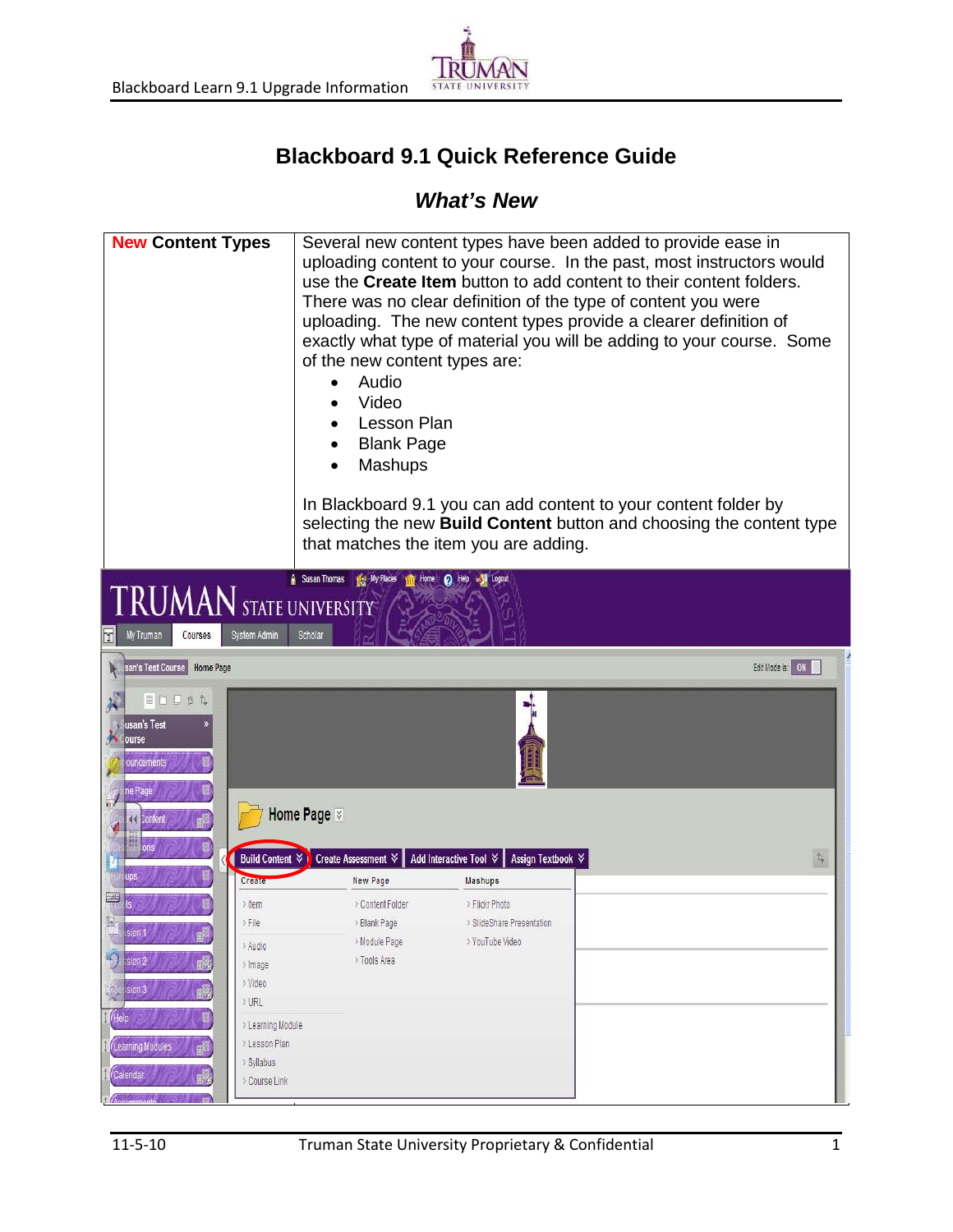## $S<sub>T</sub>$

| <b>New Course Files</b><br><b>Feature</b> | New capabilities for uploading, managing, and using content in a<br>Course are available to support Instructors when using the Course<br>Files feature. In previous versions of Blackboard Learn, when an<br>Instructor attached a file to a Course content item, that file would be<br>placed in a "hidden" file system on the Blackboard server where it was<br>invisible to the Instructor. Blackboard Learn now provides a Course<br>Files area that allows Instructors or any user with an appropriate<br>Course-authoring role to view and manage all files related to their<br>Course content. Course files can be added or accessed by clicking on<br>the new Files link in your Control Panel.<br>COURSE MANAGEMENT |  |  |
|-------------------------------------------|------------------------------------------------------------------------------------------------------------------------------------------------------------------------------------------------------------------------------------------------------------------------------------------------------------------------------------------------------------------------------------------------------------------------------------------------------------------------------------------------------------------------------------------------------------------------------------------------------------------------------------------------------------------------------------------------------------------------------|--|--|
|                                           | * Control Panel<br><b>Files</b><br><b>Course Tools</b><br>Evaluation<br>Grade Center<br><b>Users and Groups</b><br>Customization<br>Packages and Utilities<br>Help                                                                                                                                                                                                                                                                                                                                                                                                                                                                                                                                                           |  |  |
| <b>New Mashups</b><br><b>Feature</b>      | The term "Mashup" refers to displaying data from one third-party<br>application in another application. The new Mashup integrations with<br>popular services allow Instructors and Students to discover, select,<br>and embed content from those services without ever leaving the<br>Blackboard Learn interface. This release supports the uploading of<br>Mashups content from the following third-party services:<br>• YouTube: YouTube enables users to share videos.<br>. Flickr: Flickr enables users to share photos.<br>• SlideShare: SlideShare enables users to share<br>presentations.<br>Mashups can be accessed under the new Build Content button. (See                                                        |  |  |
| <b>New Wiki Feature</b>                   | picture on page 1 of this document.)<br>Wikis provide a collaborative area for Course content that allows<br>Student participation and contribution. Both Students and Instructors<br>can easily create content within the Wiki such as study guides and<br>shared notes. Instructors can also use the Wiki for collaborative group<br>projects where the Wiki's history and participation summary tools give<br>the Instructor more in-depth insight when assessing individual                                                                                                                                                                                                                                              |  |  |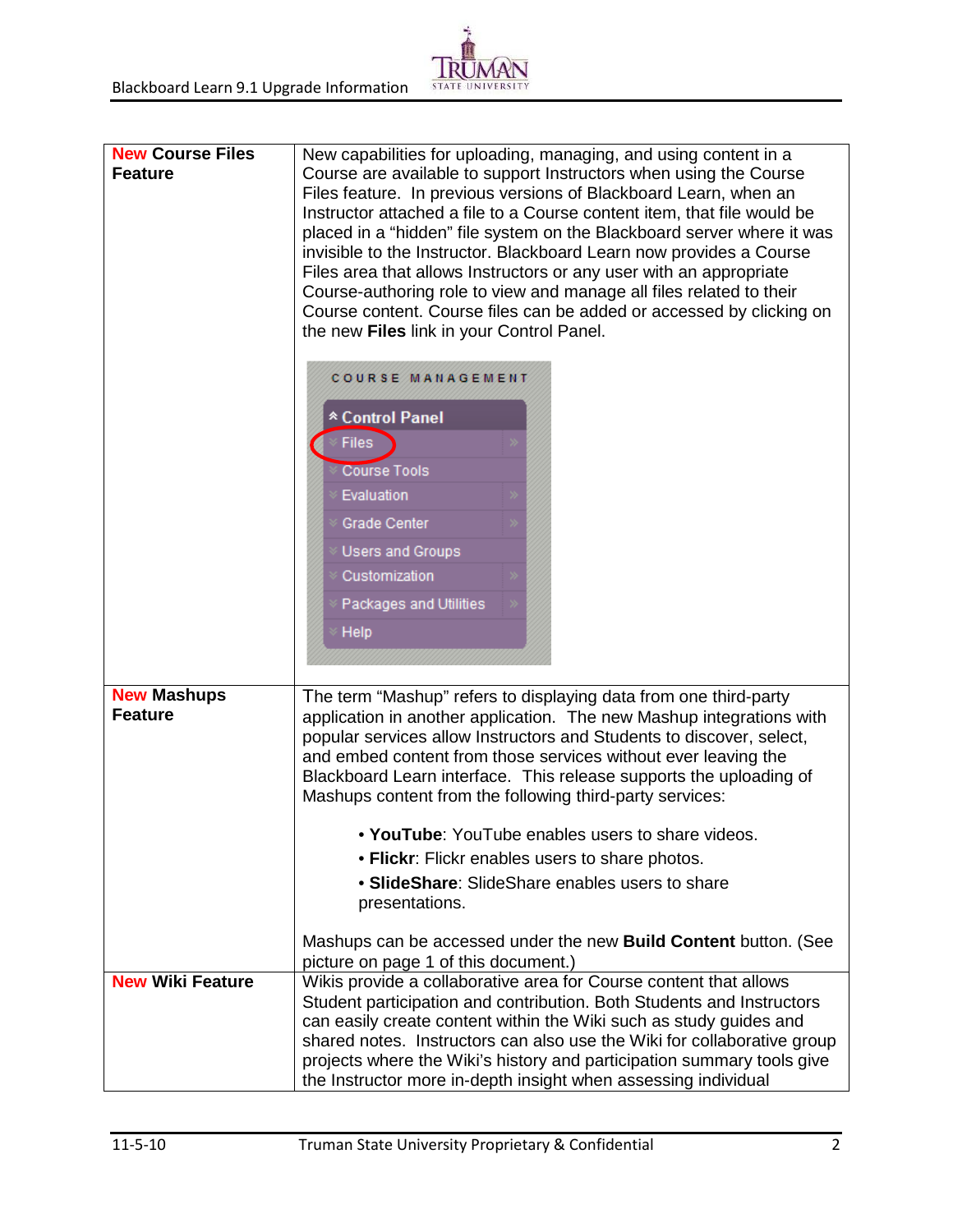

| <b>TRUMAN</b> STATE UNIVERSITY                                                                                                                 | contributions of the Students while grading as well as throughout the<br>collaborative process.<br>Students can use the Wiki to collaborate on content for the Course as<br>well as for group projects. The Wiki's collaborative capabilities and<br>history features help Students see what other Students have<br>contributed and help avoid overwriting each other's work. For groups,<br>the Wiki can be used to simply share ideas or to host the final output of<br>a group project.<br>Wikis are located under the new Add Interactive Tool button.<br>My Places mill Home @ Help will Logout<br>Susan Thomas |
|------------------------------------------------------------------------------------------------------------------------------------------------|----------------------------------------------------------------------------------------------------------------------------------------------------------------------------------------------------------------------------------------------------------------------------------------------------------------------------------------------------------------------------------------------------------------------------------------------------------------------------------------------------------------------------------------------------------------------------------------------------------------------|
| System Admin<br>My Truman<br><b>Courses</b>                                                                                                    | Scholar                                                                                                                                                                                                                                                                                                                                                                                                                                                                                                                                                                                                              |
| san's Test Course<br>Session 2                                                                                                                 | Edit Mode is: ON                                                                                                                                                                                                                                                                                                                                                                                                                                                                                                                                                                                                     |
| 目口口ゅん<br>usan's Test<br>ourse<br>ouncements<br>Build Content $\forall$<br>ne Page<br>Folder empty<br>Content<br>ups<br>W<br>ision 1<br>ssion 2 | Session 2 %<br>Create Assessment ↓ Add Interactive Tool ↓ Assign Textbook ↓<br><b>Discussion Board</b><br>$>$ Blog<br>> Journal<br>> Wiki<br>> Groups<br>> Chat<br>> Virtual Classroom<br>> CourseCast Video Link<br>Echo Content                                                                                                                                                                                                                                                                                                                                                                                    |
| <b>New Lesson Plans</b>                                                                                                                        | The Lesson Plan feature enables Instructors and Course designers to<br>create a structured unit plan with distinct and customizable sections<br>that provide a means of documenting information such as description,<br>learning level, delivery instructions, and so on. Lesson Plans also<br>include content designed for an individual unit using any type of<br>content or tool enabled in the Course.<br>This feature will meet the challenge of developing unit plans and<br>incorporating content in blended environments where classroom<br>Instructors use Blackboard Learn as an instructional tool in the |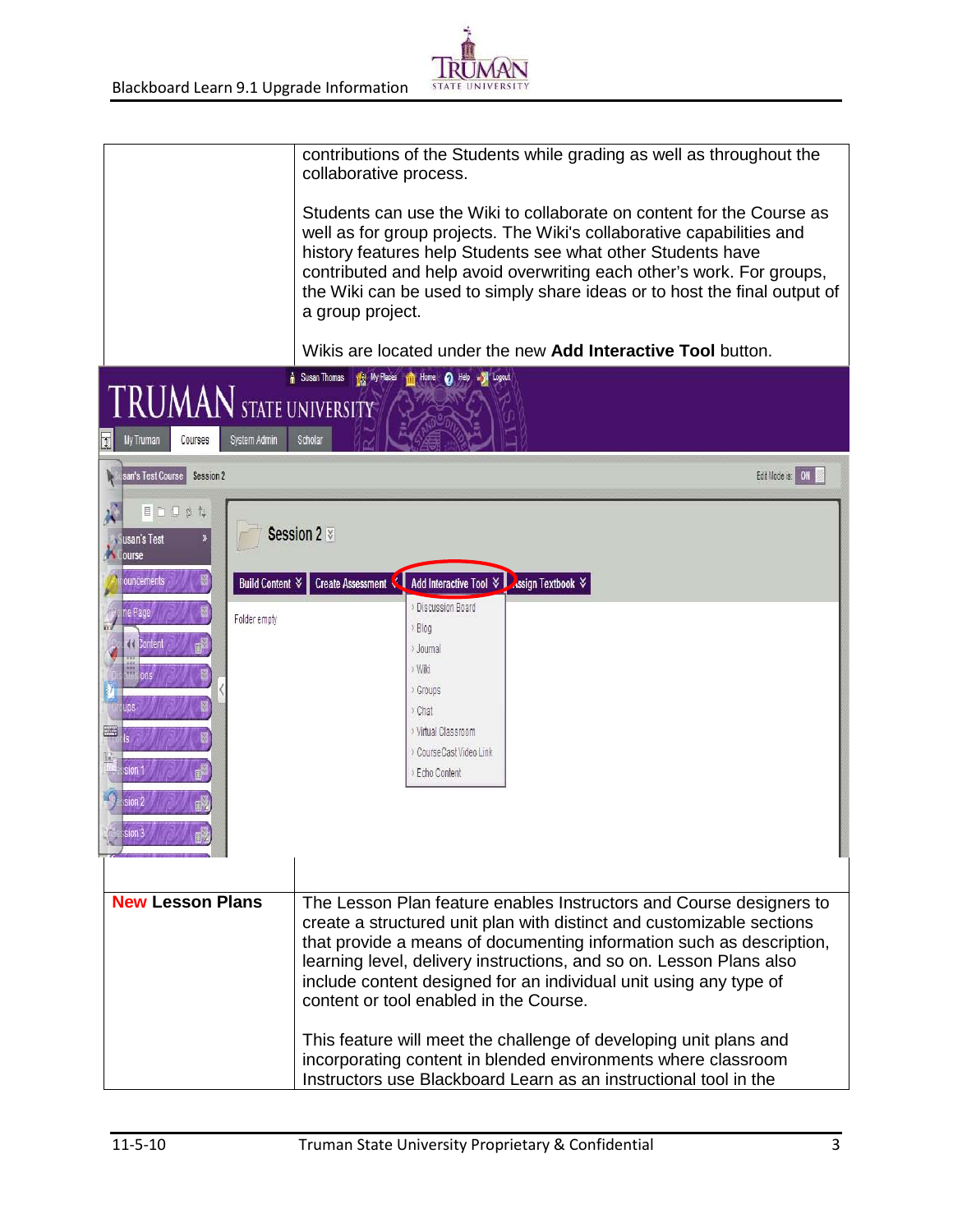

|                                                                                                                                          | classroom as well as for online teaching. The Lesson Plan feature is<br>accessed by clicking on the new Build Content button. (See picture                                                                                                                                                                                                                                                                                                                                                                                                                                                                                                          |  |
|------------------------------------------------------------------------------------------------------------------------------------------|-----------------------------------------------------------------------------------------------------------------------------------------------------------------------------------------------------------------------------------------------------------------------------------------------------------------------------------------------------------------------------------------------------------------------------------------------------------------------------------------------------------------------------------------------------------------------------------------------------------------------------------------------------|--|
|                                                                                                                                          | on page 1 of this document.)                                                                                                                                                                                                                                                                                                                                                                                                                                                                                                                                                                                                                        |  |
| <b>New Assign</b><br><b>Textbook Feature</b>                                                                                             | A new button is available in a Content Area that enables Instructors to<br>add a textbook to a Course. Instructors can manually add textbook<br>information to the Course, or they can locate Textbooks in an external<br>source, searching by title, author, subject, and ISBN. To add a<br>textbook you will click on the new Assign Textbook button in the<br>Content Area.                                                                                                                                                                                                                                                                      |  |
| <b>Courses</b><br>My Truman                                                                                                              | Susan Thomas 1981 My Places<br><b>THE Home Q</b> Help<br>$\textsf{T}\textbf{RUMAN}$ state university<br>Scholar<br><b>System Admin</b>                                                                                                                                                                                                                                                                                                                                                                                                                                                                                                              |  |
| 目口口 9 4<br>H<br>* Susan's Test<br>Course<br>Announcements<br>Home Page<br>Course Content<br><b>liscussions</b><br><b>Sroups</b><br>Tools | Session 2<br>Add Interactive Tool &<br><b>Build Content ☆</b><br>Create Assessment ☆<br><b>Assign Textbook</b><br>Search for Textbook<br>Folder empty<br>Manual Entry Textbook                                                                                                                                                                                                                                                                                                                                                                                                                                                                      |  |
|                                                                                                                                          |                                                                                                                                                                                                                                                                                                                                                                                                                                                                                                                                                                                                                                                     |  |
| <b>Learning Module</b><br><b>Enhancements</b>                                                                                            | Learning Modules from Blackboard Learn Release 9.0 has been<br>enhanced in Release 9.1 to incorporate the navigable table of<br>contents. These enhancements help Instructors present material in a<br>more meaningful and engaging way to keep Students organized and<br>on track with Course materials.                                                                                                                                                                                                                                                                                                                                           |  |
| <b>Grade Center</b><br><b>Enhancements</b>                                                                                               | The function of the Grade Center feature is the same as the previous<br>release of the product, but a number of Grade Center enhancements<br>have been included in Release 9.1 including the ability to grade Blogs<br>and Journals for individuals and groups without having to navigate to<br>the Grade Center. Instructors will also be able to grade by question<br>attempt. This accommodates the Instructor who would like to get an<br>overall feel for how their class is doing on a particular test question.<br>You will have a second option to grade anonymously, which creates a<br>workflow that is less prone to bias or favoritism. |  |
|                                                                                                                                          | A new feature called Smart Views is also available. Instructors can<br>use Smart Views to view specific information and data as desired in<br>the Grade Center. The system views include viewing only<br>Assignments, Assessments, Blogs, Discussion Boards, or Journals.<br>These views can be customized so that Instructors may select criteria<br>of categories, status types, or users.                                                                                                                                                                                                                                                        |  |
|                                                                                                                                          | Instructors can also create custom Smart Views with different                                                                                                                                                                                                                                                                                                                                                                                                                                                                                                                                                                                       |  |